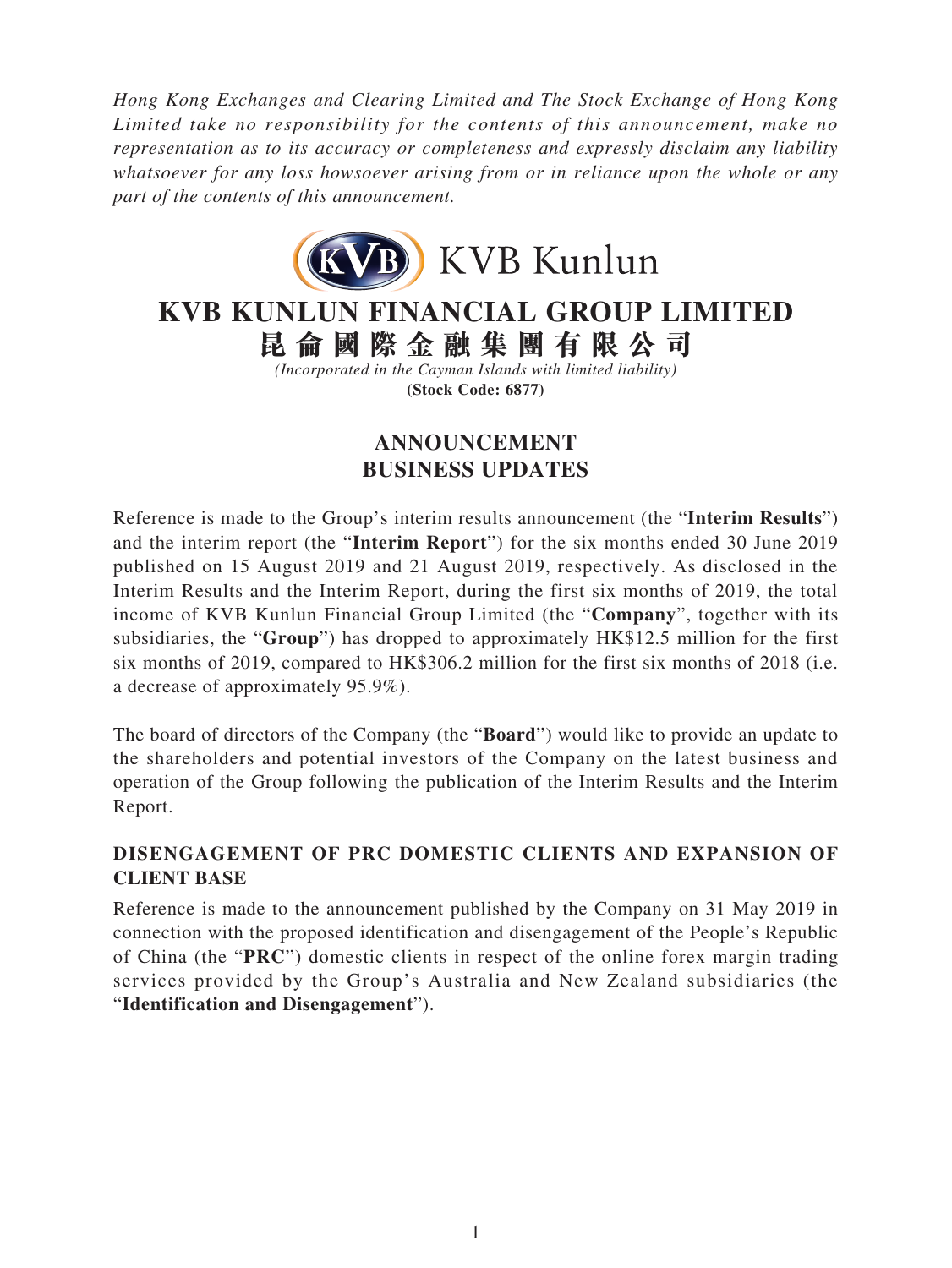Reference is also made to the announcement published by the Company on 17 July 2019 in which it was stated that regulatory authorities in different countries, including Australia and Hong Kong, had tightened the regulations on leveraged foreign exchange trading (the "**Tightened Regulatory Requirements**").

The Company sought legal advice from its lawyers as to the relevant laws of the PRC in relation to the Tightened Regulatory Requirements. As at 27 May 2019:

- No notices of penalty were identified as having been issued against the Group's companies by any regulatory agencies in the PRC; and
- There was no law in the PRC that expressly prohibits a PRC resident investor from engaging in offshore investment activities.

In line with the advice from the Company's legal advisers on the PRC laws, and in light of the heightened regulatory expectations of the PRC regulators, the Company took a conservative approach and deemed clients who were unable to provide overseas residential address proof as actual or potential PRC domestic clients and disengaged these clients.

The Board confirms that the Identification and Disengagement have been completed, as a result of which approximately 95% of clients of the Group have been identified as actual or potential PRC domestic clients and been disengaged.

As a result of the Disengagement, the Company will focus on:

- Maintaining its current existing client base; and
- Expanding its client base. In particular, the Company is looking to diversify its client base to include both overseas Chinese speaking and non-Chinese speaking client in Australia and New Zealand. The Company also intends to explore opportunities to provide competitive solutions to institutional clients.

More specifically, to facilitate the Company's business plan, the Company is in the process of carrying out the following steps: –

The Group will bring in experienced staff with relevant experience and knowledge to join the Group to strengthen current marketing and business development personnel of the Group to assist in implementing the Group's proposed business plan. The Group is in the process of meeting potential candidates to actively recruit personnel with relevant experience in the leveraged FX business.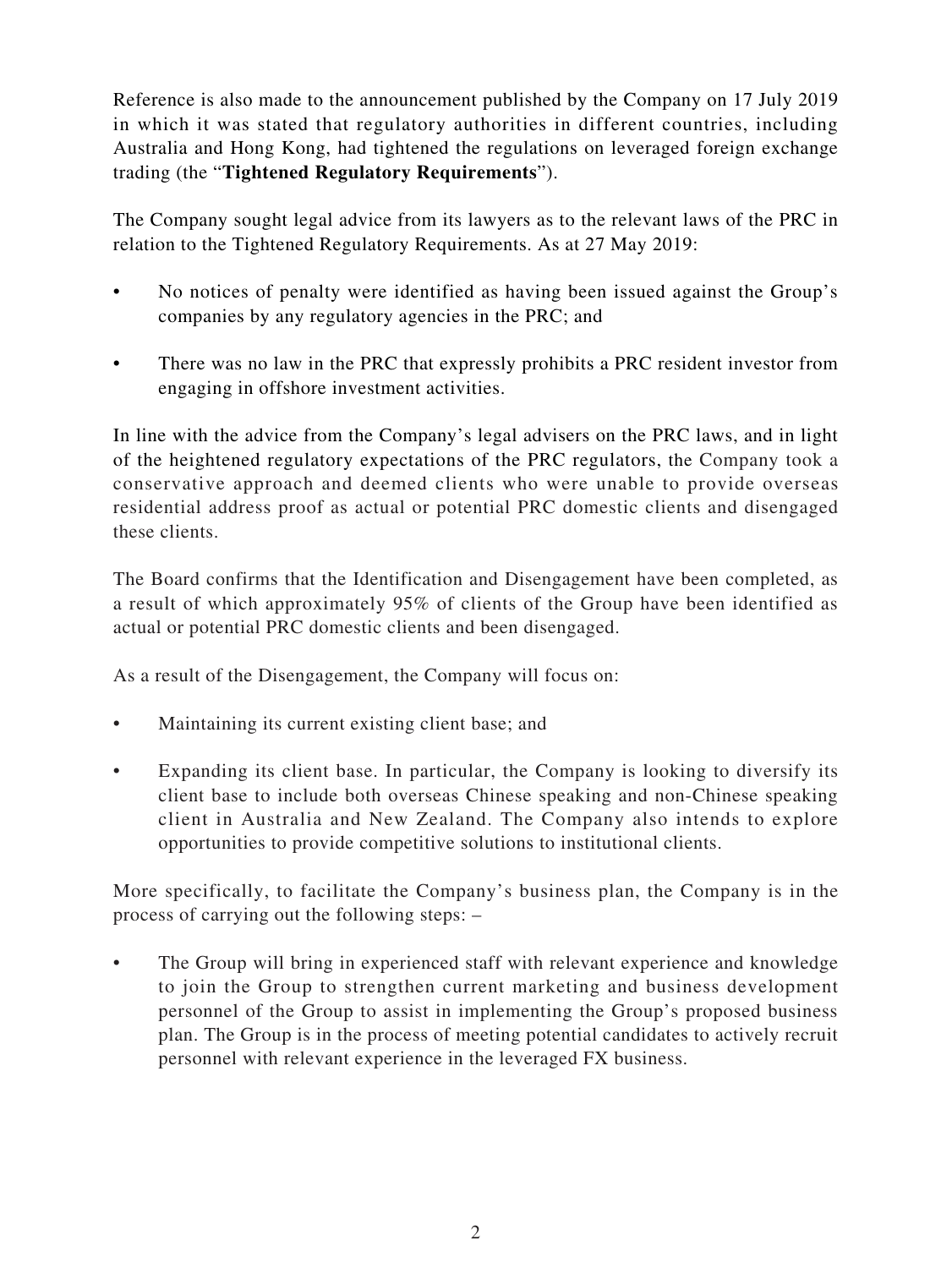- The Group will carry out a variety of marketing activities with respect to existing and new clients, including preparation of marketing materials as part of the brand rebuilding, holding a series of seminars with local associations and to introduce the new brand of the Company, launching digital marketing campaign and sponsoring events to enable the Company to gain more exposure in Australia and New Zealand.
- The Company will rebrand its corporate image to better utilize and capitalize on the business know-how and potential synergies with the CLSA group and its affiliates. The Company is of the view that a new corporate image would be advantageous in attracting potential clients in a bid to increase its market positioning and increase competitive advantage.
- As part of its re-branding exercise, the Company is also in the process of finalising designs of new websites for the Group. The new websites will reflect the new name, new brand and new logo of the Group. The Group will upgrade its information technology systems, including the rolling out of a mobile forex trading application to make it more convenient for existing and future clients to trade forex products with the Group's companies, and to increase the Group's competitiveness.

#### **REGULATORY LICENSES**

The Board wishes to update the shareholders and potential investors of the Company that all financial services regulatory licenses held by the licensed entities in Hong Kong, Australia and New Zealand remain in full force and effect.

In particular, the Group's Hong Kong licensed entity has recently recruited and hired two new responsible officers, whose appointment has already been approved by the Securities and Futures Commission in Hong Kong. In addition to the above, the Group is also recruiting suitable candidates to expand its talent pool in all of its licensed entities in Hong Kong, New Zealand and Australia.

> By order of the Board **KVB Kunlun Financial Group Limited Yuan Feng** *Executive Director*

Hong Kong, 26 November 2019